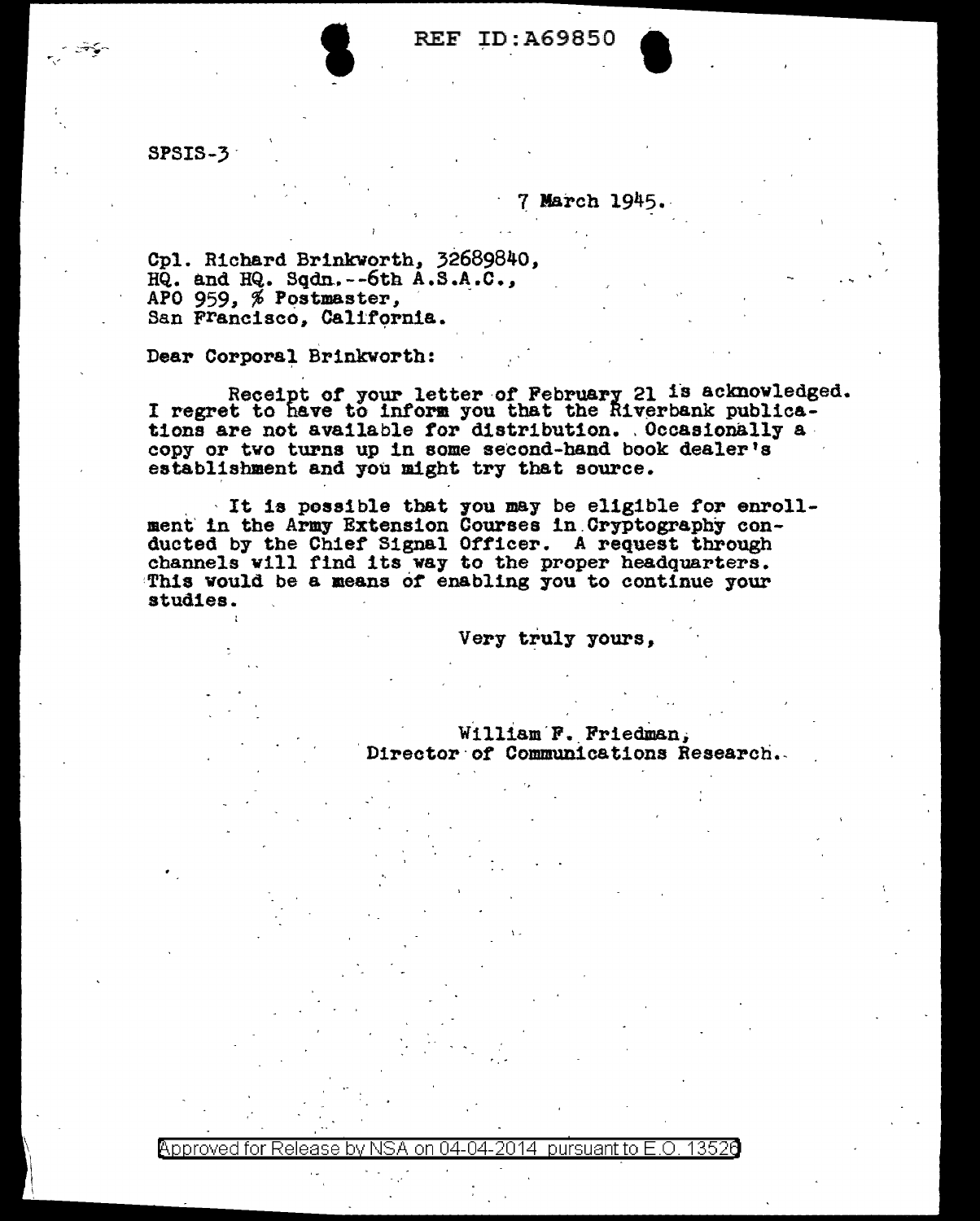



# REF ID:A69850 HEADQUARTERS & HEADQUARTERS SQUADRON VERSON HEADQUARTERS SQUADRON VI AIR SERVICE AREA COMMAND.<br>APO 959 % POSTMASTER SAN FRANCISCO, CALIF.

### FEBRUARY 21ST 1945

LT. COL. WILLIAM FRIEDMAN OFFICE OF THE CHIEF SIGNAL CORPS OFFICER WASHINGTON, D.C.

SIR:

 $\epsilon_{\rm c} \propto \frac{c}{2}$ 

I AM INFORMED BY THE RIVERBANK PUBLICATIONS OF GENEVA,ILLINOIS THAT ALL INQUIRIES MADE OF WORKS AUTHORED BY YOU IN CRYPTOGRAPHY AND CRYPTOANALYSIS MUST COME FROM YOUR OFFICE. SIR, MY NAME IS CORPORAL RICHARD BRINKWORTH,32689840 MOS,805 ANB FOR THE PAST TWO YEARS I HAVE BEEN ENGAGED IN CRYPTOGRAPHIC WORK FOR THE AAF IN THE PACIFIC OCEAN AREAS'. SERVING FOR A TIME TOO, UNDER THE NAVY IN THE MARSHALL ISLANDS. I AM QUITE FAMILIAR WITH ALL TYPES OF ARMY AND NAVY CRYPTOGRAPHIC SYSTEMS. EVER SINCE MY GRADUATION FROM THE AAF CRYPTOGRAPHY SCHOOL IN PAWLING, NEW YORK STATE (FEBRUARY 1943) I HAVE READ MANY BOOKS AND PUBLICATIONS ON THIS SUBJECT AND THAT OF CRYPTOANALITICS. IN ONE PUBLICATION'S BIBLIOGRAPHY MUCH CREDIT WAS GIVEN TO THE FOLLOWING PAPERS AUTHORED BY YOURSELF:

NR.15-1917-A METHOD OF RECONSTRUCTING THE PRIMARY ALPHABET. NR.16-1918-METHODS FOR THE SOLUTION OF RUNNING KEV CIPHERS. NR.17·1918-AN INTRODUCTION TO METHODS FOR THE SOLUTIONS OF CIPHERS. NR.18-1918-SYNPOTIC TABLES FOR THE SOLUTION OF CIPHERS AND A BIBLIOGRAPHY OF Cl PHER L l.TERATURE. NR.19-1918-FORMULAE FOR THE SOLUTION OF GEOMETRICAL TRANS-POSTTION CIPHERS BY CAPT LENOX R. LOHR WITH AN IN-TRODUCTION BY W.F.FRIEDMAN.